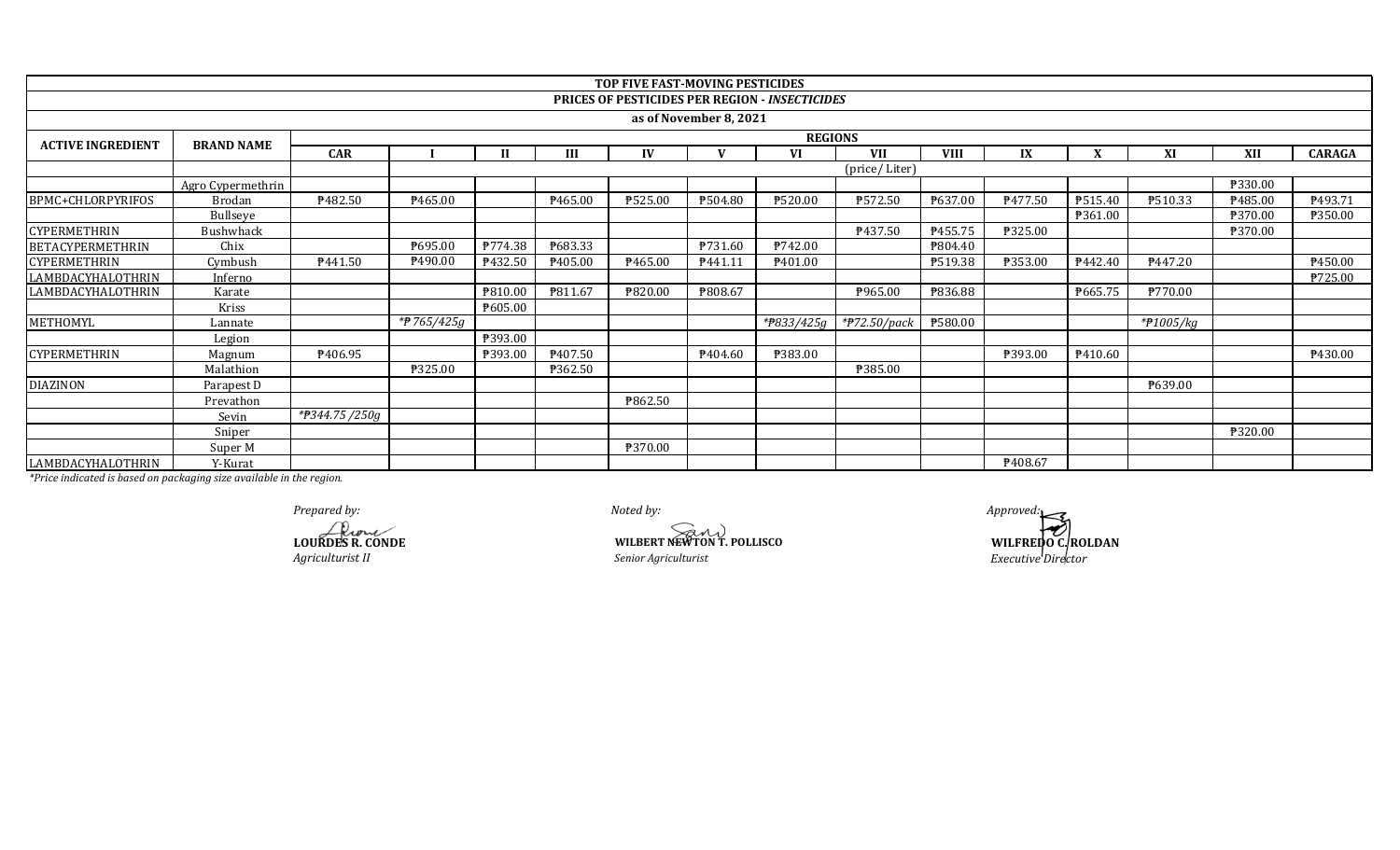|                          |                    |         |                |            |           | PRICES OF PESTICIDES PER REGION - HERBICIDES |              |             |               |             |                     |         |         |               |               |  |
|--------------------------|--------------------|---------|----------------|------------|-----------|----------------------------------------------|--------------|-------------|---------------|-------------|---------------------|---------|---------|---------------|---------------|--|
|                          |                    |         |                |            |           | as of November 8, 2021                       |              |             |               |             |                     |         |         |               |               |  |
| <b>ACTIVE INGREDIENT</b> | <b>BRAND NAME</b>  |         | <b>REGIONS</b> |            |           |                                              |              |             |               |             |                     |         |         |               |               |  |
|                          |                    | CAR     |                | Н          | III       | IV                                           | $\mathbf{V}$ | <b>VI</b>   | <b>VII</b>    | <b>VIII</b> | IX                  | X       | XI      | <b>XII</b>    | <b>CARAGA</b> |  |
|                          |                    |         |                |            |           |                                              |              |             | (price/Liter) |             |                     |         |         |               |               |  |
| 2,4-D IBE                | 2-4D Ester         |         |                |            |           | ₱370.00                                      | ₱348.33      |             | ₱375.00       | P423.40     |                     |         | P312.17 |               |               |  |
|                          | $2-4D$             |         |                |            | ₱310.00   |                                              |              |             |               |             | $\frac{1}{2220.00}$ |         |         |               |               |  |
| BUTACHLOR+PROPANIL       | Advance            |         |                |            |           |                                              |              | ₱627.00     |               |             |                     |         | P617.00 |               |               |  |
|                          | Agroxone           |         |                |            |           |                                              |              |             | ₱450.00       | ₱528.33     |                     |         |         |               |               |  |
|                          | Clear-out          | P351.00 | ₱430.00        | ₱346.67    |           |                                              |              |             |               |             |                     | ₱350.00 | ₱355.17 | *#1,250/gal   |               |  |
|                          | Diuron             |         |                |            |           |                                              |              | *#675/kg    |               |             |                     |         |         |               |               |  |
| <b>GLYPHOSATE IPA</b>    | <b>Ground Plus</b> |         |                |            |           |                                              |              |             |               |             | *P929.6/gal         | ₱296.00 | ₱306.00 | $*P1,450/gal$ | ₱360.00       |  |
|                          | Grader             |         |                |            |           |                                              |              |             |               |             |                     |         |         | *₱1,300/gal   |               |  |
|                          | Grass Zero         |         |                |            |           | ₱375.00                                      |              |             |               |             |                     |         |         |               |               |  |
| 2,4-D AMINE              | Glyphobest         |         |                |            |           |                                              |              |             |               |             |                     |         |         | *P 1,200/gal  |               |  |
|                          | Hedonal            |         |                |            |           |                                              | ₱418.87      |             |               |             |                     |         |         |               |               |  |
|                          | Hero               |         |                |            |           |                                              |              |             |               | P606.67     |                     |         |         |               |               |  |
| <b>GLYPHOSATE IPA</b>    | Machete            | ₱595.78 | P545.00        | ₹606.00    | P553.75   | ₱645.00                                      | ₱665.40      |             | ₱700.00       | P788.40     |                     |         |         |               | ₱662.74       |  |
| <b>BISPYRIBAC SODIUM</b> | Mower              |         |                |            |           |                                              |              | P415.00     | ₱450.00       |             |                     |         |         |               |               |  |
|                          | Nominee            |         | *#990/250ml    | *#1400/box |           | *#1150/500ml                                 |              |             |               | P970.00     |                     |         |         |               |               |  |
|                          | Pakamot            |         |                |            |           |                                              |              |             |               |             |                     |         |         |               | ₱595.50       |  |
|                          | Pyanchor           |         |                |            | ₱1,240.00 |                                              |              | *#870/500ml |               |             |                     |         |         |               |               |  |
|                          | Pyanchor Ultra     |         |                |            |           |                                              | P1,444.00    |             |               |             |                     |         |         |               |               |  |
| <b>GLYPHOSATE IPA</b>    | Rogue              |         |                |            |           |                                              |              |             |               |             |                     | ₱583.00 |         |               | ₱685.00       |  |
|                          | Round up           | P411.17 | ₱406.67        |            | P437.50   |                                              |              |             |               |             | $*P1,425/gal$       | P411.20 | ₱450.00 | $*P1,550/gal$ | ₱450.50       |  |
|                          | Sharp Shooter      |         |                |            | P426.67   |                                              |              |             |               |             |                     |         |         |               |               |  |
|                          | Save Time          |         | ₱345.00        | ₱300.00    |           |                                              |              |             |               |             |                     |         |         |               |               |  |
|                          | Slash              |         |                |            |           |                                              |              |             | P477.50       |             |                     |         |         |               |               |  |
| <b>GLYPHOSATE IPA</b>    | Sofit              |         |                |            |           | ₱900.00                                      | ₱957.83      | P938.00     |               |             |                     |         |         |               |               |  |
| <b>GLYPHOSATE IPA</b>    | Spitfire           | ₱343.00 |                | ₱338.33    |           |                                              |              |             |               |             |                     |         |         |               |               |  |
|                          | Todomax            |         |                |            |           |                                              |              |             |               |             | *P874.66/gal        | ₱295.00 |         |               |               |  |
| <b>GLYPHOSATE IPA</b>    | Triple 8           |         |                | ₱345.000   |           |                                              |              |             |               |             | ₱298.50             | P355.60 |         |               |               |  |

*Prepared by: Approved:*

**LOURDES R. CONDE** *Agriculturist II*

**WILBERT NEWTON T. POLLISCO**<br> *Senior Agriculturist* 

*Noted by:*

**WILFREDO C.ROLDAN**<br>*Executive Director*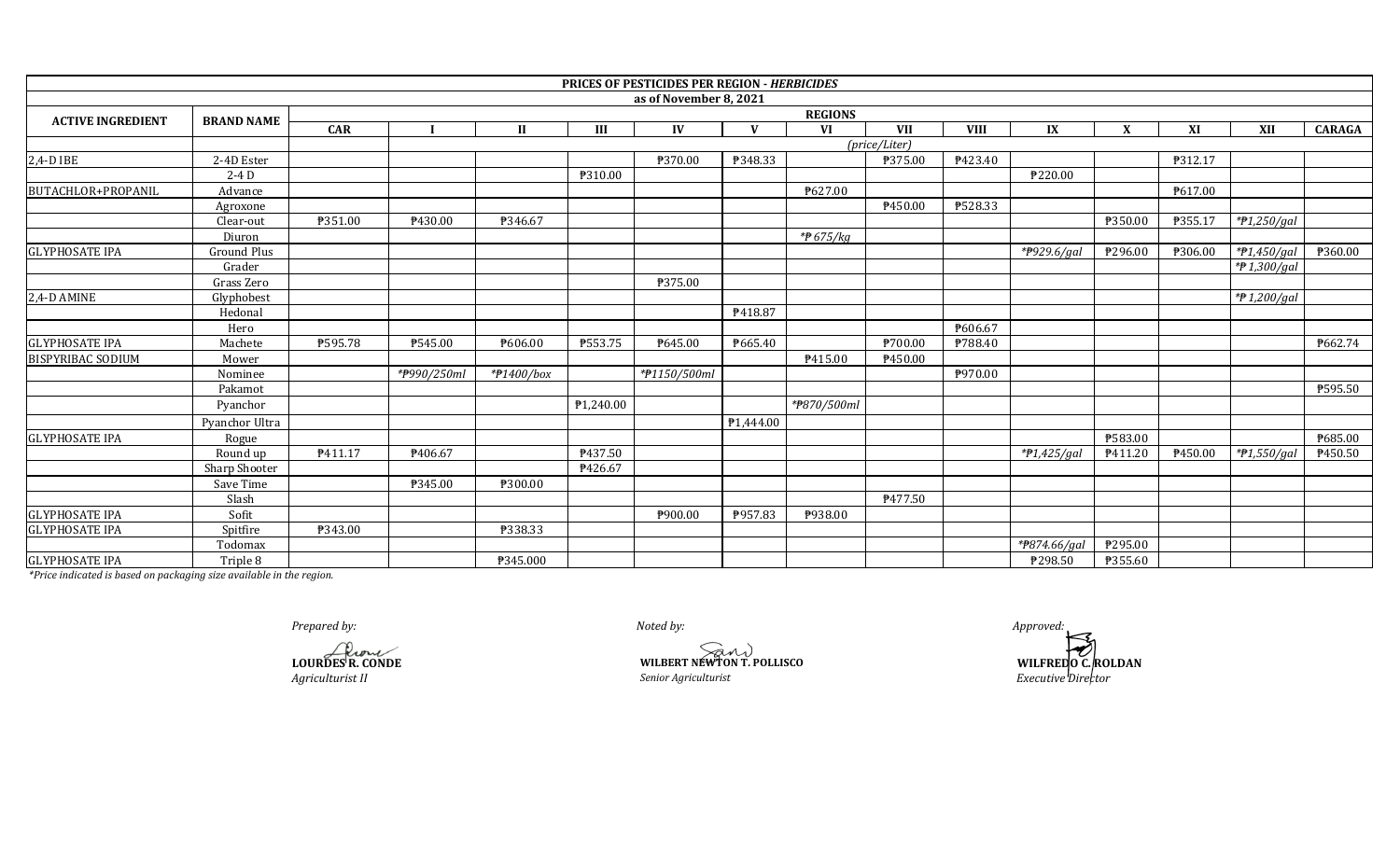|                                  |                   |              |                |                |            | <b>PRICES OF PESTICIDE PER REGION - FUNGICIDES</b> |            |             |                |             |         |             |             |               |  |  |
|----------------------------------|-------------------|--------------|----------------|----------------|------------|----------------------------------------------------|------------|-------------|----------------|-------------|---------|-------------|-------------|---------------|--|--|
|                                  |                   |              |                |                |            | as of November 8, 2021                             |            |             |                |             |         |             |             |               |  |  |
| <b>ACTIVE INGREDIENT</b>         | <b>BRAND NAME</b> |              | <b>REGIONS</b> |                |            |                                                    |            |             |                |             |         |             |             |               |  |  |
|                                  |                   | CAR          |                | $\mathbf{H}$   | III        | IV<br>$\mathbf{V}$                                 | VI         | <b>VII</b>  | <b>VIII</b>    | IX          | X       | XI          | XII         | <b>CARAGA</b> |  |  |
|                                  |                   |              |                |                |            |                                                    |            | (price/kg.) |                |             |         |             |             |               |  |  |
|                                  | Antracole         |              |                |                |            |                                                    |            |             |                |             | P545.00 |             | P630.00     | P707.00       |  |  |
|                                  | Antracol 70WP     |              |                |                |            |                                                    | P750.00    |             |                |             |         |             |             |               |  |  |
| THIOPHANATE METHYL               | Armor             |              |                |                | *#300/250g |                                                    |            |             | P1,866.67      |             |         |             |             |               |  |  |
| DIFENOCONAZOLE+<br>PROPICONAZOLE | Armure            |              | *P620/250ml    | *#711.25/250ml |            | *#682.27/250ml                                     |            |             | <b>P813.00</b> | *P625/250ml | P750.00 |             |             |               |  |  |
| <b>BENOMYL</b>                   | Benomax           |              |                | *#159.17/100g  |            |                                                    |            |             |                |             |         |             |             |               |  |  |
| CHLOROTHALONIL                   | Daconi            | $*P280/250q$ |                |                |            |                                                    |            |             |                |             |         | *#1055.80/L | *P950/L     |               |  |  |
| MANCOZEB                         | Dithane           | P620.77      | *#200/250g     | P650.00        |            | ₱584.00                                            |            | *P270/250g  |                | P485.00     | P556.50 | ₱565.83     | ₱580.00     | ₱559.50       |  |  |
|                                  | Dithane M45       |              | *P250/250g     |                | ₱515.00    | ₱590.00                                            | *#253/250g |             |                |             |         |             |             |               |  |  |
| THIOPHANATE METHYL               | Fungitox          |              |                |                |            |                                                    |            |             |                |             |         | ₹365.00     |             | *# 576.11/box |  |  |
| <b>BENOMYL/MANCOZEB</b>          | Fungufree         |              |                |                |            | ₱395.00                                            |            |             |                |             |         |             |             |               |  |  |
| <b>COPPER HYDROXIDE</b>          | Funguran          |              | ₱650.00        | ₱738.75        | ₹660.00    | ₱702.27                                            |            |             | ₱650.00        |             |         |             |             |               |  |  |
| <b>COPPER HYDROXIDE</b>          | Funguran OH       | P719.60      |                |                | ₱652.50    | P810.00                                            | P672.00    |             | P665.00        |             |         |             |             |               |  |  |
| MANCOZEB                         | Ganazeb           |              |                |                |            |                                                    |            |             |                |             |         |             |             | P470.00       |  |  |
| <b>COPPER HYDROXIDE</b>          | Kocide            |              |                | ₱990.00        |            | ₱995.00                                            |            | *#302.5/pk  |                | ₱965.00     | P950.00 |             |             | P1,039.58     |  |  |
|                                  | Manager           | P571.79      |                |                |            |                                                    | ₱500.00    | ₱560.00     |                |             |         |             |             |               |  |  |
| <b>MANCOZEB</b>                  | Mancozeb          |              |                |                |            |                                                    |            |             |                | ₱384.00     |         |             |             |               |  |  |
| MANCOZEB                         | Manzate           |              |                |                | ₹485.00    | P478.33                                            |            |             |                | ₱398.00     | ₹463.00 | P466.50     |             |               |  |  |
| <b>CUPROUS OXIDE</b>             | Nordox            |              |                |                |            | P1,300.00                                          |            |             |                |             |         |             |             |               |  |  |
| MANCOZEB                         | Redeem            |              |                |                |            |                                                    |            |             | P400.00        |             |         |             |             |               |  |  |
| <b>DIFENOCONAZOLE</b>            | Score             |              |                |                |            |                                                    |            |             |                |             |         |             | *#660/250ml |               |  |  |
|                                  | Tango 70WP        |              |                |                |            | ₱1,605.00                                          |            |             |                |             |         |             |             |               |  |  |
| THIOPHANATE METHYL               | Topsin            |              |                |                |            |                                                    |            |             |                |             |         | P965.40     |             |               |  |  |
|                                  | Topsin-M 70 WP    |              |                |                |            |                                                    | *#300/250g |             |                |             |         |             |             |               |  |  |
| MANCOZEB                         | Torogi Blue       | ₱588.00      |                |                |            |                                                    |            |             |                |             |         |             |             |               |  |  |
| MANCOZEB                         | Wallop            |              |                |                |            |                                                    |            |             |                |             |         |             | ₱380.00     |               |  |  |

Prepared by:

LOURDES R. CONDE Agriculturist II

WILBERT NEWTON T. POLLISCO Senior Agriculturist

Noted by:

 $\it{A}$ pproved: WILFREDO C. ROLDAN<br>Executive Director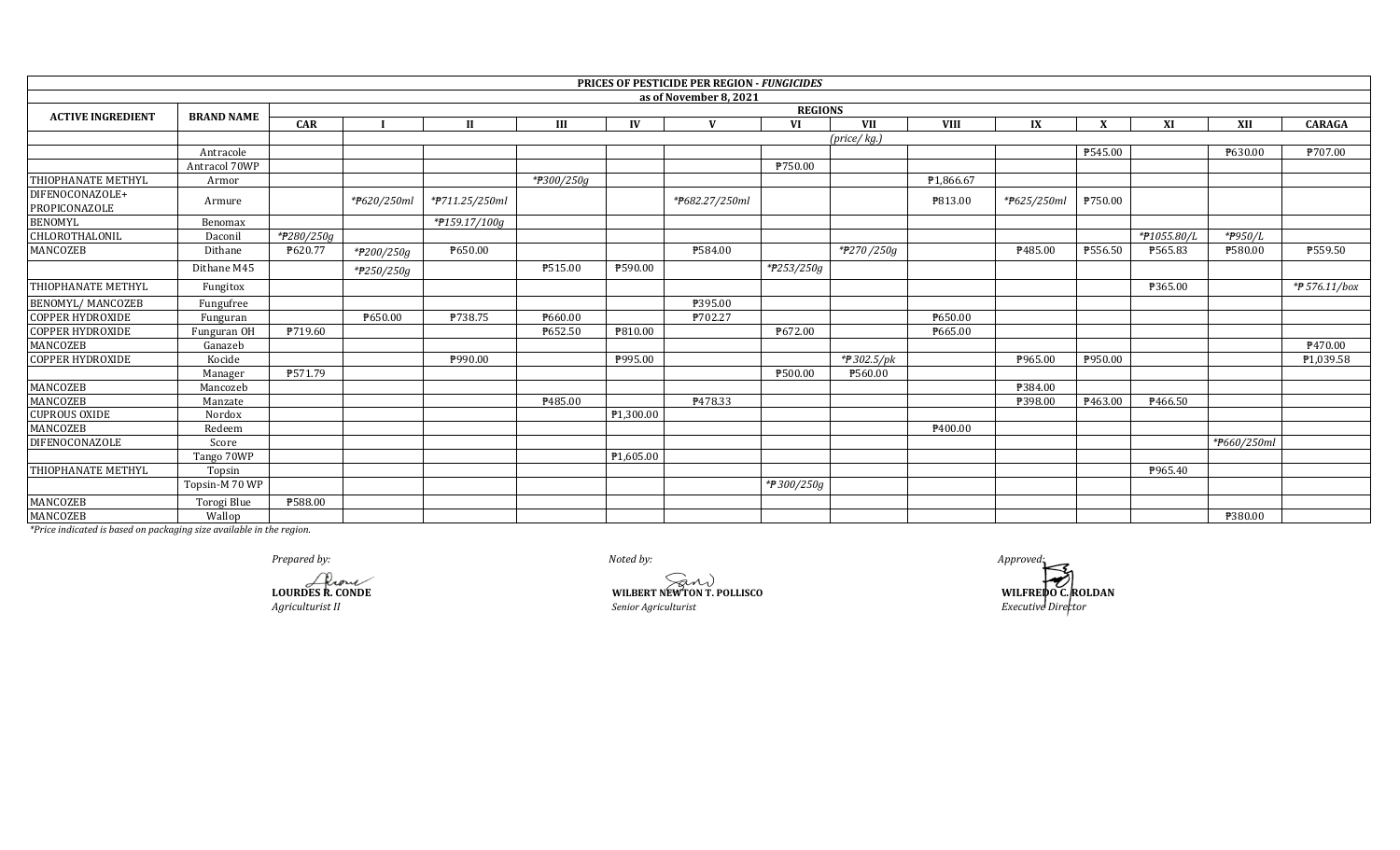|                                                                        |                   |              |                            |                |              |                           | <b>PRICES OF PESTICIDE PER REGION - MOLLUSCICIDES</b> |             |                |               |              |                   |              |            |                |
|------------------------------------------------------------------------|-------------------|--------------|----------------------------|----------------|--------------|---------------------------|-------------------------------------------------------|-------------|----------------|---------------|--------------|-------------------|--------------|------------|----------------|
|                                                                        |                   |              |                            |                |              |                           | as of November 8, 2021                                |             |                |               |              |                   |              |            |                |
| <b>ACTIVE INGREDIENTS</b>                                              | <b>BRAND NAME</b> |              |                            |                |              |                           |                                                       |             | <b>REGIONS</b> |               |              |                   |              |            |                |
|                                                                        |                   | <b>CAR</b>   |                            | $\mathbf{I}$   | Ш            | IV                        | $\mathbf{V}$                                          | <b>VI</b>   | <b>VII</b>     | <b>VIII</b>   | IX           | X                 | XI           | XII        | <b>CARAGA</b>  |
| NICLOSAMIDE & NICLOSAMIDE<br>ETHANOLAMINE SALT                         | Bayluscide        | *P 1,040/L   |                            | *#1,097.5/L    | *#1,066.88/L | $*P1,115/L$               | *#1,182.20/L                                          |             | (price/kg)     | $*$ # 1,346/L | *#1,058.33/L | $*P1,130/L$       | *#1037.20/L  | *P550.00/L | *#1,169.50/L   |
| METALDEHYDE                                                            | Bayonet           | P279.13      |                            |                | P286.67      | ₱290.00                   | ₱292.25                                               | P271.00     | *#195/500g     | P334.33       | P257.50      | ₱300.75           |              | P280.00    |                |
|                                                                        | Cimarron          |              |                            |                |              |                           |                                                       |             |                | *P923.33/350g |              |                   |              |            |                |
|                                                                        | Cimarron 70WP     |              |                            |                |              |                           |                                                       | *₱908/350g  |                |               |              |                   |              |            |                |
| NICLOSAMIDE & NICLOSAMIDE<br>ETHANOLAMINE SALT                         | Hit               | $*$ 91.5/35g |                            | *P810.83/box** | P775.00      |                           | *P895.80/350g                                         |             |                |               |              |                   |              |            |                |
|                                                                        | Hit 700WP         |              | $\overline{7995}/35g$      |                |              | $*$ <del>P</del> 875/350g |                                                       |             |                |               |              |                   |              |            |                |
| NICLOSAMIDE ETHANOLAMINE<br><b>SALT</b>                                | Laser             |              |                            | *#735/box**    |              |                           |                                                       |             |                |               |              |                   |              |            |                |
| NICLOSAMIDE ETHANOLAMINE<br>SALT                                       | Maskada           |              |                            |                |              |                           |                                                       |             |                |               |              |                   |              |            | *P949.17/box** |
|                                                                        | Maso              |              |                            |                |              |                           |                                                       | *P943/box** |                |               |              |                   |              |            |                |
| METALDEHYDE, NICLOSAMIDE, &<br>NICLOSAMIDE ETHANOLAMINE<br><b>SALT</b> | Moluxide          |              |                            |                |              |                           |                                                       |             |                |               |              |                   | P895.67      |            |                |
| NICLOSAMIDE ETHANOLAMINE<br>SALT                                       | Niclomax          |              |                            |                | P725.00      |                           | *P863.33/350g                                         |             |                |               |              |                   |              |            |                |
|                                                                        | Niclos M          |              |                            |                |              |                           |                                                       |             | $*$ 100 /pk    |               |              |                   |              |            |                |
|                                                                        | Padan             |              |                            |                |              |                           |                                                       |             |                |               |              |                   | *P1,175.67/L |            |                |
| NICLOSAMIDE & NICLOSAMIDE<br>ETHANOLAMINE SALT                         | Parakuhol         |              |                            |                |              |                           |                                                       |             |                |               | *#725/350g   | *P951.00/L        | *#763.50/L   | *#70/35g   | *#931.67/L     |
| NICLOSAMIDE ETHANOLAMINE<br><b>SALT</b>                                | Primalex          |              |                            |                |              |                           |                                                       |             |                |               |              | * $7522.5$ /box** |              |            | *P867.50/box** |
| NICLOSAMIDE ETHANOLAMINE<br><b>SALT</b>                                | Shatter           |              |                            |                |              |                           |                                                       |             | $*$ $P105$ /pk | P1,014.56     |              |                   |              |            |                |
|                                                                        | Snail Free        |              |                            |                |              | *P900/L                   |                                                       |             |                |               |              |                   |              |            |                |
|                                                                        | Snailmate 70WP    |              |                            |                |              | *#790/350 g               |                                                       |             |                |               |              |                   |              |            |                |
| METALDEHYDE, NICLOSAMIDE, &<br>NICLOSAMIDE ETHANOLAMINE<br><b>SALT</b> | Snailkill         | P248.34      | ₱245.00                    |                | ₱222.50      |                           |                                                       |             |                |               | P249.33      |                   |              |            |                |
| NICLOSAMIDE ETHANOLAMINE<br><b>SALT</b>                                | Surekill          |              | *# 102.5/35g *# 112.50/35g | *#900/box**    |              |                           | *#1,058.27/350g                                       | *#968/box** | *#122.5/pk     | P1,069.17     |              | *#1063.75/box**   | P972.40      | *P950/350g | *P1,170/box**  |
| NICLOSAMIDE ETHANOLAMINE<br><b>SALT</b>                                | Tagluscide        |              |                            | *#775/box**    |              |                           |                                                       |             |                |               | *#872.5/350g |                   |              |            |                |
| METALDEHYDE                                                            | Thump             |              |                            |                |              |                           |                                                       | ₱225.00     |                |               |              |                   |              | ₱285.00    |                |

*\*\*10 sachets/box of 35g*

*Prepared by: Approved:*

*Noted by:*

**LOURDES R. CONDE**<br> **LOURDES R. CONDE**<br> *Agriculturist II* Senior Agriculturist *Agriculturist II Senior Agriculturist*

**WILFREDO C. ROLDAN** *Executive Director*